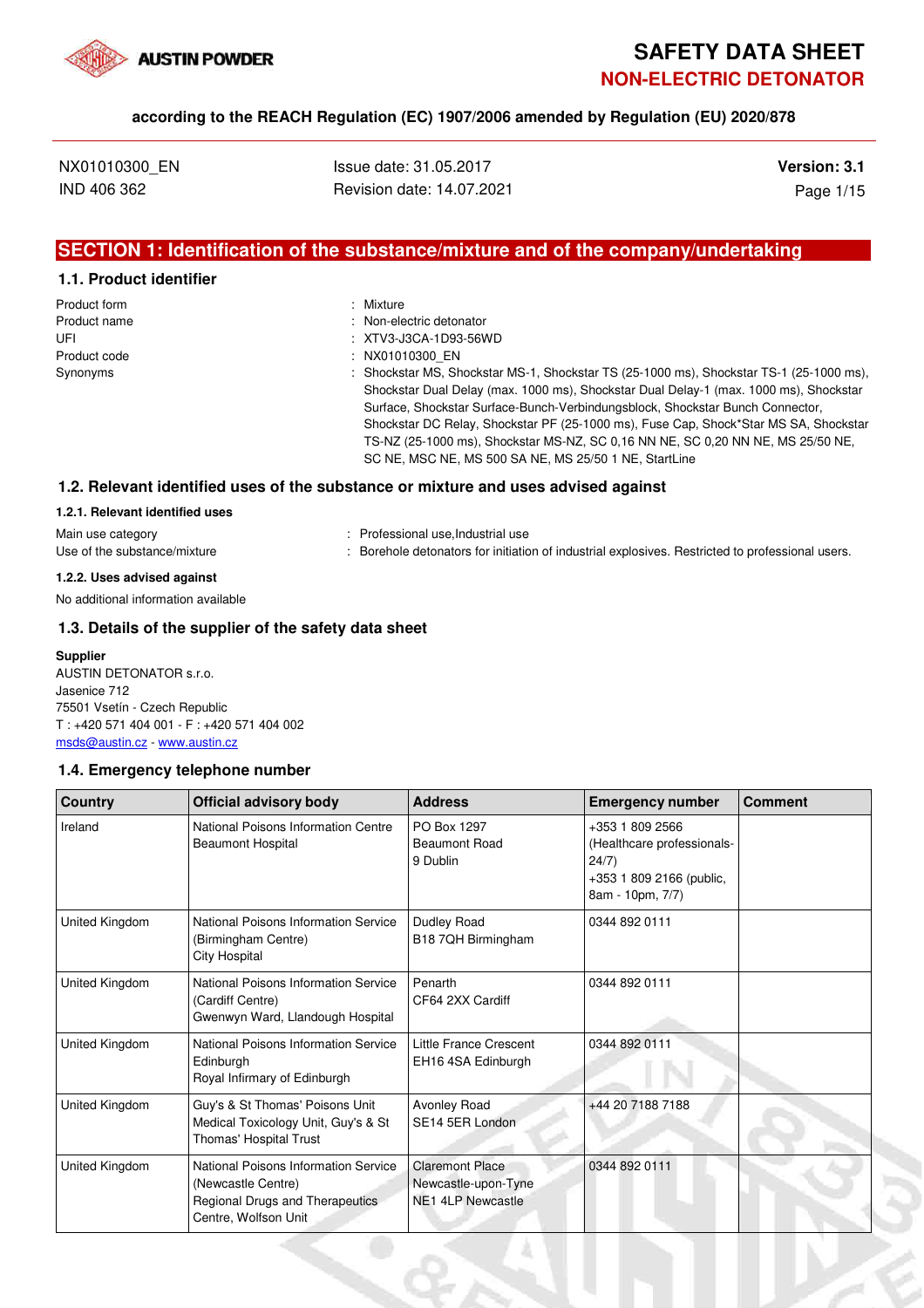

# **NON-ELECTRIC DETONATOR**

Page 2/15 Issue date: 31.05.2017 Revision date: 14.07.2021 **Version: 3.1**

| United Kingdom | National Poisons Information Service<br>(Belfast Centre) | Grosvenor Road<br>BT12 6BA Belfast | 0344 892 0111 |  |
|----------------|----------------------------------------------------------|------------------------------------|---------------|--|
|                | Royal Victoria Hospital                                  |                                    |               |  |

# **SECTION 2: Hazards identification**

### **2.1. Classification of the substance or mixture**

### **Classification according to Regulation (EC) No. 1272/2008 [CLP]**

| Explosives, Division 1.1                                                | H <sub>201</sub> |
|-------------------------------------------------------------------------|------------------|
| Carcinogenicity, Category 2                                             | H <sub>351</sub> |
| Reproductive toxicity, Category 1A                                      | <b>H360Df</b>    |
| Reproductive toxicity, Additional category, Effects on or via lactation | H362             |
| Specific target organ toxicity - Repeated exposure, Category 1          | H372             |
| Hazardous to the aquatic environment - Acute Hazard, Category 1         | H400             |
| Hazardous to the aquatic environment — Chronic Hazard, Category 2       | H411             |
| Full text of H- and EUH-statements: see section 16                      |                  |

#### **Adverse physicochemical, human health and environmental effects**

Explosive; mass explosion hazard. Suspected of causing cancer. May damage the unborn child. Suspected of damaging fertility. May cause harm to breast-fed children. Causes damage to organs through prolonged or repeated exposure. Very toxic to aquatic life. Toxic to aquatic life with long lasting effects.

### **2.2. Label elements**

#### **Labelling according to Regulation (EC) No. 1272/2008 [CLP]**

| Hazard pictograms (CLP)        |                                                                                                                                                                                                                                                            |  |  |  |  |
|--------------------------------|------------------------------------------------------------------------------------------------------------------------------------------------------------------------------------------------------------------------------------------------------------|--|--|--|--|
|                                | GHS01<br>GHS08<br>GHS09                                                                                                                                                                                                                                    |  |  |  |  |
| Signal word (CLP)              | Danger                                                                                                                                                                                                                                                     |  |  |  |  |
| Contains                       | Orange lead                                                                                                                                                                                                                                                |  |  |  |  |
| Hazard statements (CLP)        | H201 - Explosive; mass explosion hazard.                                                                                                                                                                                                                   |  |  |  |  |
|                                | H351 - Suspected of causing cancer.                                                                                                                                                                                                                        |  |  |  |  |
|                                | H360Df - May damage the unborn child. Suspected of damaging fertility.                                                                                                                                                                                     |  |  |  |  |
|                                | H362 - May cause harm to breast-fed children.                                                                                                                                                                                                              |  |  |  |  |
|                                | H372 - Causes damage to organs through prolonged or repeated exposure.                                                                                                                                                                                     |  |  |  |  |
|                                | H400 - Very toxic to aquatic life.                                                                                                                                                                                                                         |  |  |  |  |
|                                | H411 - Toxic to aquatic life with long lasting effects.                                                                                                                                                                                                    |  |  |  |  |
| Precautionary statements (CLP) | P201 - Obtain special instructions before use.                                                                                                                                                                                                             |  |  |  |  |
|                                | P210 - Keep away from heat, hot surfaces, sparks, open flames and other ignition sources.                                                                                                                                                                  |  |  |  |  |
|                                | No smoking.                                                                                                                                                                                                                                                |  |  |  |  |
|                                | P250 - Do not subject to grinding, shock, friction.                                                                                                                                                                                                        |  |  |  |  |
|                                | P308+P313 - IF exposed or concerned: Get medical advice/attention.                                                                                                                                                                                         |  |  |  |  |
|                                | P370+P380 - In case of fire: Evacuate area.                                                                                                                                                                                                                |  |  |  |  |
|                                | P372 - Explosion risk in case of fire.                                                                                                                                                                                                                     |  |  |  |  |
|                                | P401 - Store in dry and well ventilated areas, in temperatures -30 °C to +40 °C.<br>P501 - Dispose of contents/container to be in accordance with corresponding local                                                                                      |  |  |  |  |
|                                | regulations for disposal of packages and explosives.                                                                                                                                                                                                       |  |  |  |  |
| Extra phrases                  | Explosives, as referred to in section 2.1 of Regulation (EC) No. 1272/2008, placed on the<br>market with a view to obtaining an explosive or pyrotechnic effect shall be labelled and<br>packaged in accordance with the requirements for explosives only. |  |  |  |  |
|                                |                                                                                                                                                                                                                                                            |  |  |  |  |

E.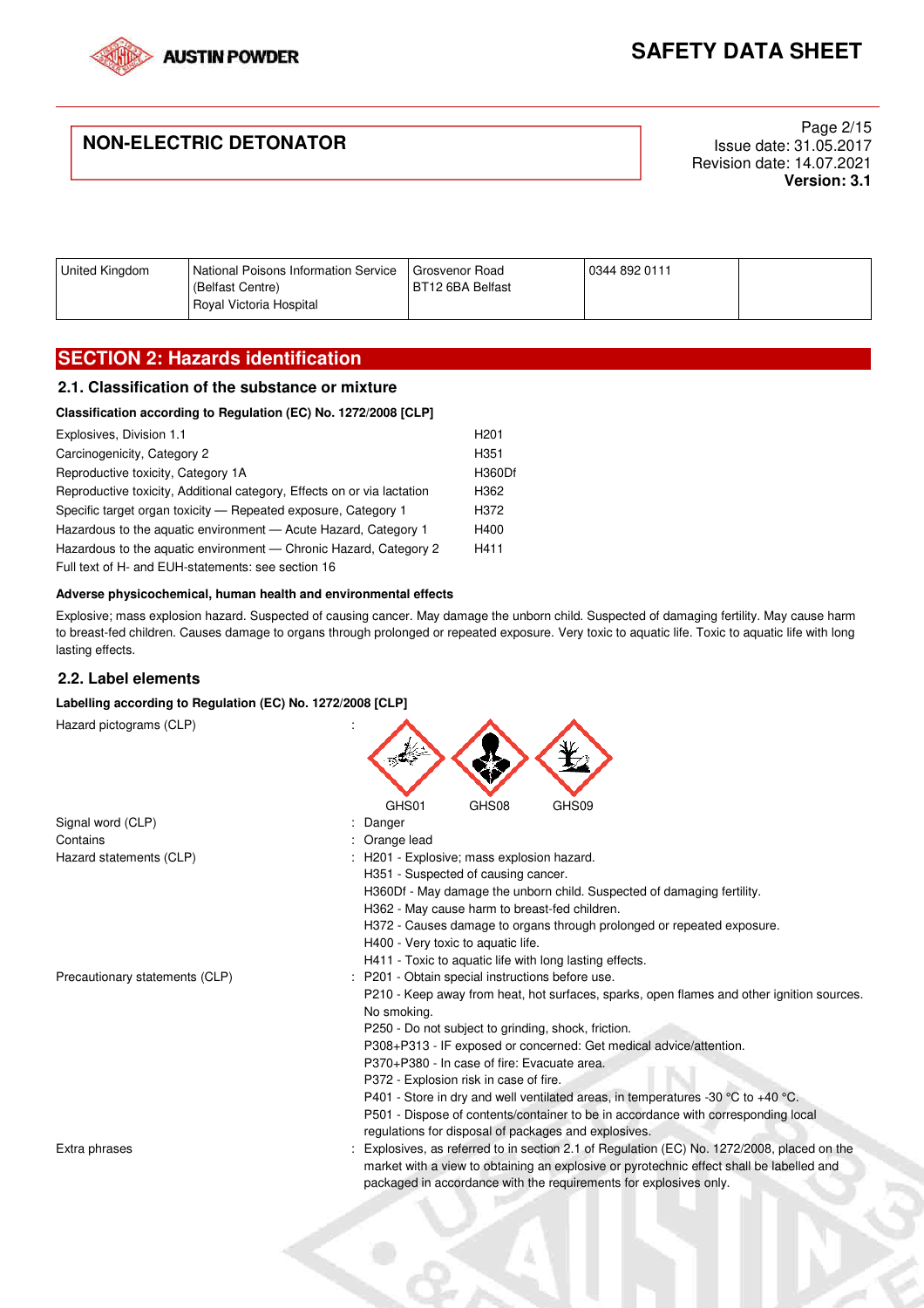

# **NON-ELECTRIC DETONATOR**

Page 3/15 Issue date: 31.05.2017 Revision date: 14.07.2021 **Version: 3.1**

## **2.3. Other hazards**

Other hazards which do not result in classification : The mixture doesn't meet the criteria for classification as PBT or vPvB substances and mixtures.

> Physicochemical effect: Risk of explosion, an uncontrolled explosion may cause great physical damage.

In the assembled detonator, the hazardous substances are enclosed in a metal case that cannot be disassembled. These substances can be released only by detonation in the form of post-detonation reaction products. The mixture does not contain substance(s) included in the list established in accordance with Article 59(1) of REACH for having endocrine disrupting properties, or is not identified as having endocrine disrupting properties in accordance with the criteria set out in Commission Delegated Regulation (EU) 2017/2100 or Commission Regulation (EU) 2018/605.

## **SECTION 3: Composition/information on ingredients**

## **3.1. Substances**

Not applicable

### **3.2. Mixtures**

Comments : Nonelectric assembled detonator contains also chemicals that are not classified as hazardous, and various other components, such as plastic tube, plug and other plastic components. These parts do not contain SVHC substances.

| <b>Name</b>                                                                          | <b>Product identifier</b>                                                                                | %         | <b>Classification according to</b><br><b>Regulation (EC) No.</b><br>1272/2008 [CLP]                                                                                                                                                             |
|--------------------------------------------------------------------------------------|----------------------------------------------------------------------------------------------------------|-----------|-------------------------------------------------------------------------------------------------------------------------------------------------------------------------------------------------------------------------------------------------|
| Pentaerythritol tetranitrate, P.E.T.N.                                               | (CAS-No.) 78-11-5<br>(EC-No.) 201-084-3<br>(EC Index-No.) 603-035-00-5<br>(REACH-no) 01-2119557827-23    | $\leq 20$ | Expl. 1.1, H201                                                                                                                                                                                                                                 |
| Ferrosilicochrome<br>$(***)$                                                         |                                                                                                          | $\leq 8$  | Not classified                                                                                                                                                                                                                                  |
| Orange lead<br>substance listed as REACH Candidate (Orange lead<br>(lead tetroxide)) | (CAS-No.) 1314-41-6<br>(EC-No.) 215-235-6<br>(EC Index-No.) 082-001-00-6<br>(REACH-no) 01-2119517589-27  | $\leq 7$  | Acute Tox. 4 (Oral), H302<br>Acute Tox. 4 (Inhalation), H332<br>Acute Tox. 4<br>(Inhalation:dust, mist), H332<br>Carc. 2. H351<br>Repr. 1A, H360Df<br>Lact., H362<br>STOT RE 1, H372<br>Aquatic Acute 1, H400 (M=10)<br>Aquatic Chronic 1, H410 |
| Lead diazide, lead azide<br>substance listed as REACH Candidate                      | (CAS-No.) 13424-46-9<br>(EC-No.) 236-542-1<br>(EC Index-No.) 082-003-00-7<br>(REACH-no) 01-2119475503-38 | $\leq 4$  | Unst. Expl., H200<br>Acute Tox. 4 (Oral), H302<br>Acute Tox. 4 (Inhalation), H332<br>Acute Tox, 4<br>(Inhalation:dust, mist), H332<br>Repr. 1A, H360Df<br>STOT RE 2, H373<br>Aquatic Acute 1, H400<br>Aquatic Chronic 1, H410                   |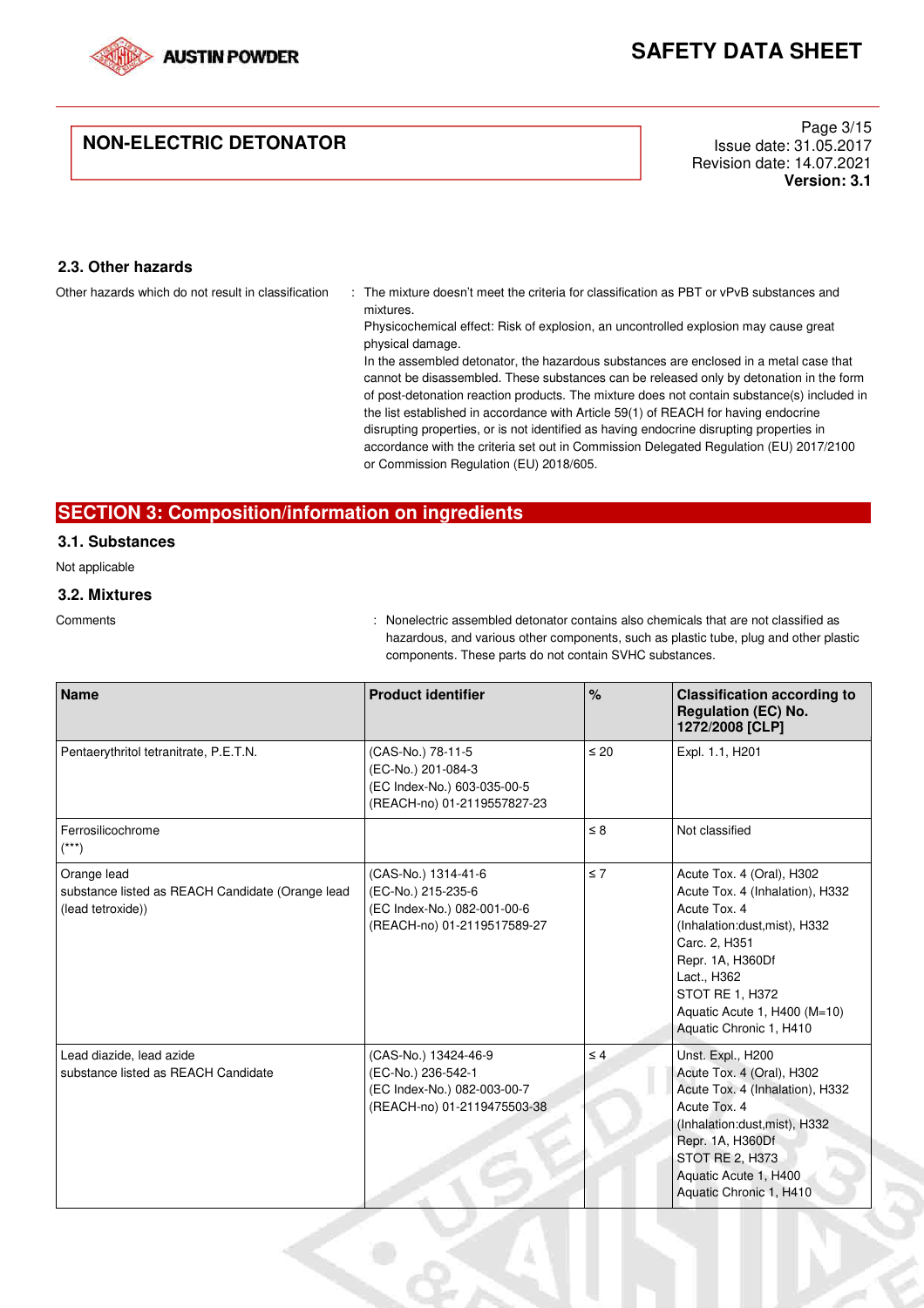

# **NON-ELECTRIC DETONATOR**

Page 4/15 Issue date: 31.05.2017 Revision date: 14.07.2021 **Version: 3.1**

| Zirconium powder (pyrophoric) | CAS-No.) 7440-67-7         | Water-react. 1, H260 |
|-------------------------------|----------------------------|----------------------|
| $4*$                          | (EC-No.) 231-176-9         | Pyr. Sol. 1, H250    |
|                               | EC Index-No.) 040-001-00-3 |                      |

| <b>Specific concentration limits:</b> |                                                                                                         |                                                                                 |
|---------------------------------------|---------------------------------------------------------------------------------------------------------|---------------------------------------------------------------------------------|
| Name                                  | <b>Product identifier</b>                                                                               | <b>Specific concentration limits</b>                                            |
| Orange lead                           | (CAS-No.) 1314-41-6<br>(EC-No.) 215-235-6<br>(EC Index-No.) 082-001-00-6<br>(REACH-no) 01-2119517589-27 | $(0.5 \le C \le 100)$ STOT RE 1, H372<br>$(2.5 \leq C \leq 100)$ Repr. 2, H361f |

Comments **Example 20** is the mixture is introduced in the market as a solid substance. The mixture is not in contact with air or water. The classification Water-react.1 H260 a Pyr. Sol. 1 H250 is not relevant for this mixture. \*\*\* The substance / mixture with occupational exposure limit.

Full text of H- and EUH-statements: see section 16

| <b>SECTION 4: First aid measures</b>   |                                                                                                                                                                                                                                                                                                                                                                                      |
|----------------------------------------|--------------------------------------------------------------------------------------------------------------------------------------------------------------------------------------------------------------------------------------------------------------------------------------------------------------------------------------------------------------------------------------|
| 4.1. Description of first aid measures |                                                                                                                                                                                                                                                                                                                                                                                      |
| First-aid measures general             | : In the assembled detonator, the mixture is enclosed in a metal case that cannot be<br>disassembled. If used in accordance with section 1.2, the exposition is not possible. The<br>exposition can occur only in case of detonation in the form of post-detonation reaction<br>products. Detonation may cause burns and injuries. In case of any suspicion, seek medical<br>advice. |
| First-aid measures after inhalation    | : Interrupt the exposition, move the exposed person to the fresh air. Keep the person warm<br>and at rest. If the symptoms of respiratory system irritation (e.g. heavy breathing) persist,<br>look for the medical help.                                                                                                                                                            |
| First-aid measures after skin contact  | : In case of detonation, there is a risk of burns, general injuries and injuries caused by<br>splinters. Seek medical advice.                                                                                                                                                                                                                                                        |
| First-aid measures after eye contact   | : In case of detonation, there is a risk of general injuries and injuries caused by splinters.<br>Seek medical advice.                                                                                                                                                                                                                                                               |
| First-aid measures after ingestion     | : Rinse mouth, seek medical advice.                                                                                                                                                                                                                                                                                                                                                  |
|                                        | 4.2. Most important symptoms and effects, both acute and delayed                                                                                                                                                                                                                                                                                                                     |
| Symptoms/effects after inhalation      | : In case of inhalation of post-detonation reaction products, an irritation of respiratory system<br>and a headache may occur.                                                                                                                                                                                                                                                       |
| Symptoms/effects after skin contact    | : Injuries, burns.                                                                                                                                                                                                                                                                                                                                                                   |

# Symptoms/effects after ingestion : Not relevant. **4.3. Indication of any immediate medical attention and special treatment needed**

No special means are stated.

If any health troubles appear or in case of doubt, please inform the doctor and provide the information from this safety sheet.

| <b>SECTION 5: Firefighting measures</b> |  |
|-----------------------------------------|--|
|                                         |  |

Symptoms/effects after eye contact : Injuries, burns.

### **5.1. Extinguishing media**

Unsuitable extinguishing media : Not stated.

- Suitable extinguishing media **integrat in the product cannot** be extinguished with any fire-fighting equipment as it is explosive material.
	-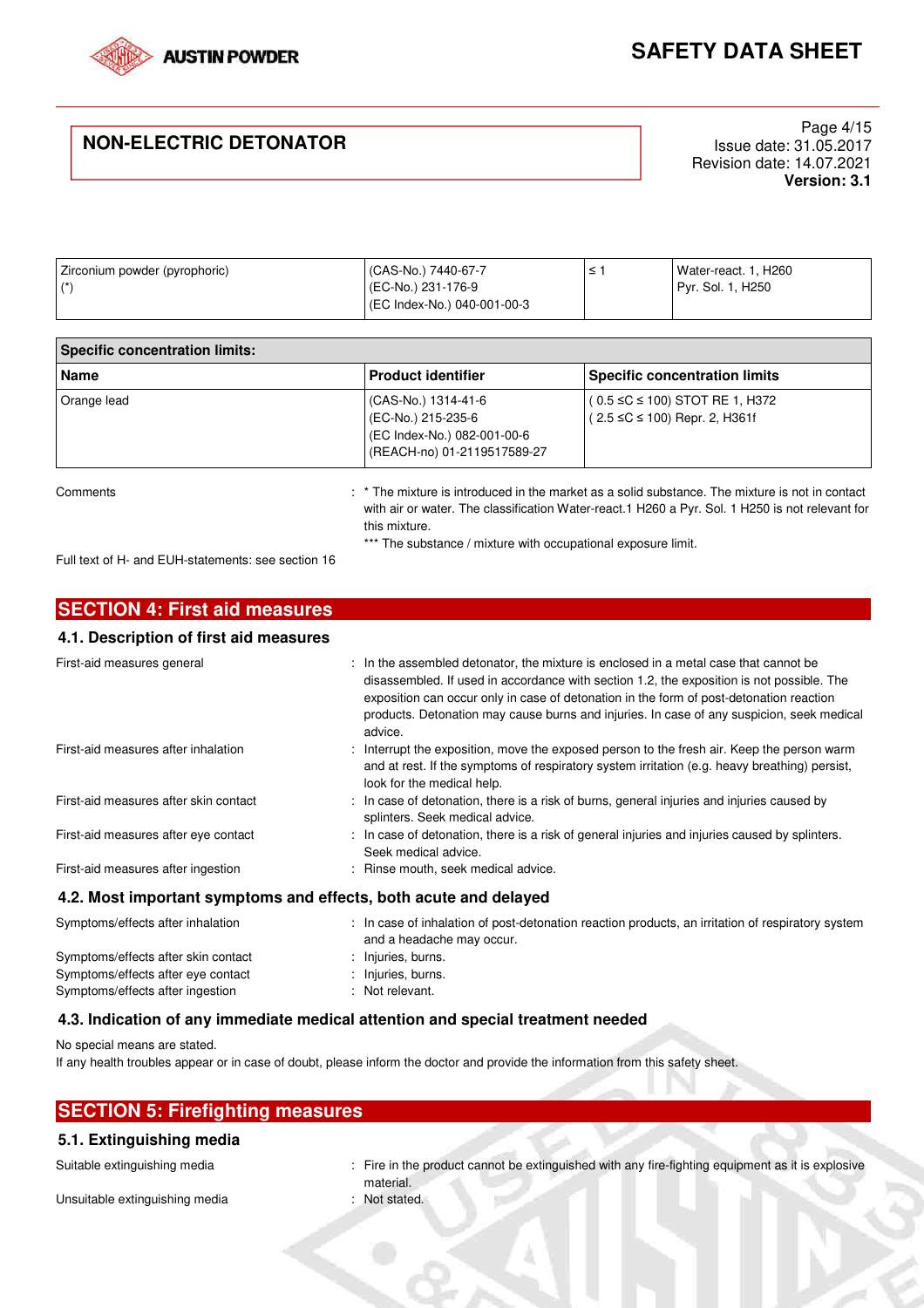

# **NON-ELECTRIC DETONATOR**

Page 5/15 Issue date: 31.05.2017 Revision date: 14.07.2021 **Version: 3.1**

### **5.2. Special hazards arising from the substance or mixture**

Fire hazard **including containing the product is on fire, a high risk of explosion is involved. Perform an** urgent evacuation of the building and its surroundings. Notify the Integrated Rescue System. Don't inhale the gasses of the fire because they contain heavy metals (lead). The combustion residues and contaminated extinguishing liquids must be disposed of according to valid regulations.

### **5.3. Advice for firefighters**

Firefighting instructions : During the fire of the product, keep the safe distance, use suitable breathing protection (isolation device), or self-contained breathing apparatus.

### **SECTION 6: Accidental release measures**

### **6.1. Personal precautions, protective equipment and emergency procedures**

| General measures                   | : The measures to be taken in case of accidental leakage (e.g. traffic accident) depend on the<br>scale of the accident and an expert opinion of a specialist.                                                                                                                                                                                 |
|------------------------------------|------------------------------------------------------------------------------------------------------------------------------------------------------------------------------------------------------------------------------------------------------------------------------------------------------------------------------------------------|
| 6.1.1. For non-emergency personnel |                                                                                                                                                                                                                                                                                                                                                |
| Emergency procedures               | : Warn away the trespassers. Remove possible sources of initiation and thermal agitation<br>(open fire, electric sparks etc.). In case of risk of an explosion, evacuate the buildings and<br>the surrounding area. Use appropriate means suitable for work to prevent contact with skin<br>and eyes. Follow the direction in section 7 and 8. |

#### **6.1.2. For emergency responders**

No additional information available

### **6.2. Environmental precautions**

Do not allow the mixture to enter into sewer, water system (underground water, surface water) or soil.

### **6.3. Methods and material for containment and cleaning up**

Methods for cleaning up : Pick up the spilled product mechanically using spark-free tools. Collect the product in approved and properly labelled containers. Disposal of damaged product may be performed only by an authorized person. Disposal of the contaminated material must be in accordance with section 13.

### **6.4. Reference to other sections**

See Section 8 and 13 of this safety data sheet.

## **SECTION 7: Handling and storage**

### **7.1. Precautions for safe handling**

Precautions for safe handling : Handle the products with increased care. Keep away from heat, sparks, open flame and hot surfaces. Protect from electrostatic discharge. No smoking.

### **7.2. Conditions for safe storage, including any incompatibilities**

Storage conditions : Store in dry and well ventilated areas in temperatures from -30 °C to +40 °C. Keep the package closed tightly. Storage room must be locked. Do not store together with drugs, foodstuffs, drinks and forage. . Store in accordance with local regulations for the storage of explosives.

### **7.3. Specific end use(s)**

Borehole detonators for initiation of industrial explosives.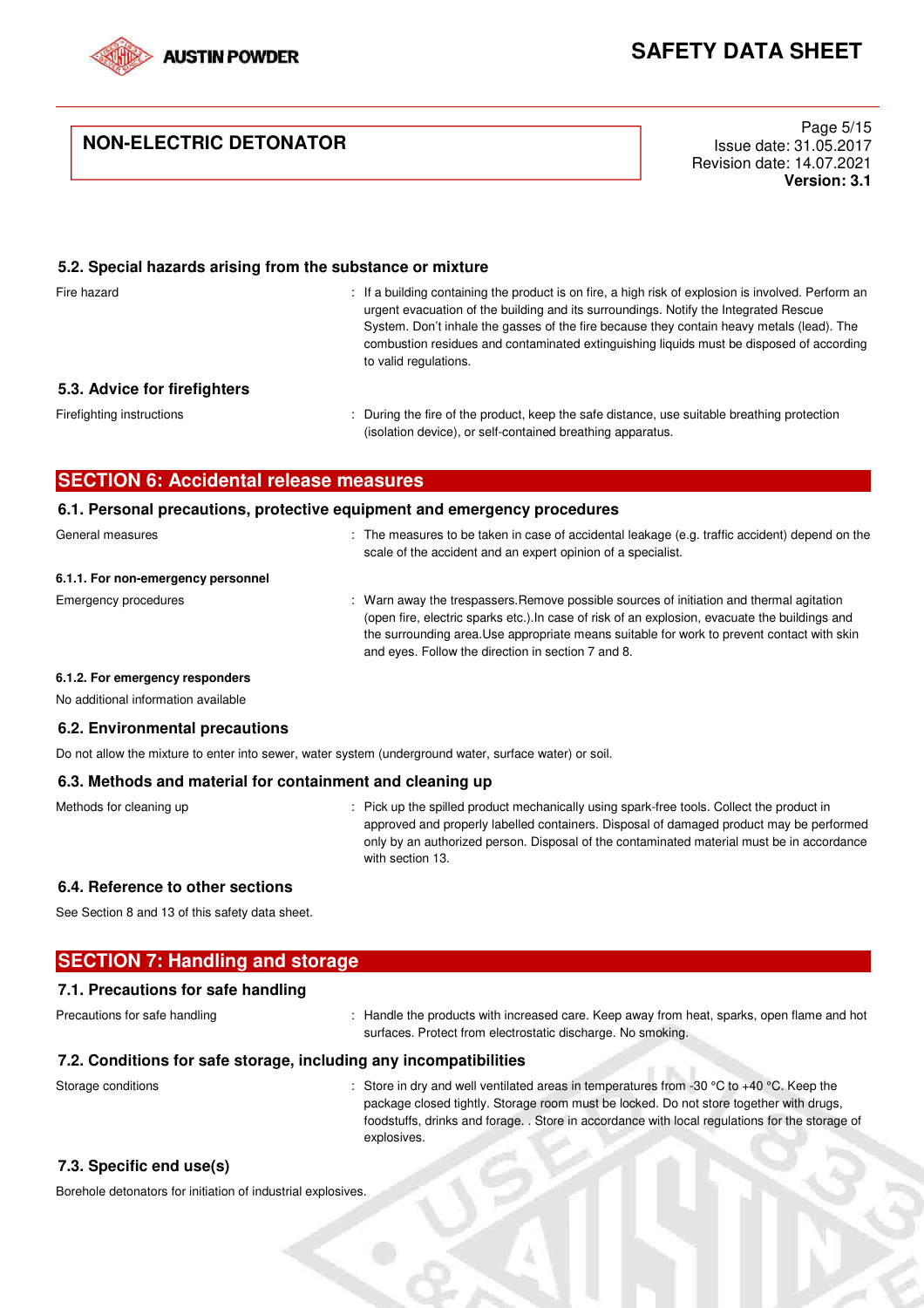

# **NON-ELECTRIC DETONATOR**

Page 6/15 Issue date: 31.05.2017 Revision date: 14.07.2021 **Version: 3.1**

# **SECTION 8: Exposure controls/personal protection**

## **8.1. Control parameters**

## **8.1.1 National occupational exposure and biological limit values**

| Orange lead (1314-41-6)                            |                                                                                                                                                                                                                                                                                     |  |
|----------------------------------------------------|-------------------------------------------------------------------------------------------------------------------------------------------------------------------------------------------------------------------------------------------------------------------------------------|--|
| EU - Indicative Occupational Exposure Limit (IOEL) |                                                                                                                                                                                                                                                                                     |  |
| Local name                                         | Inorganic lead and its compounds                                                                                                                                                                                                                                                    |  |
| <b>IOEL TWA</b>                                    | $0.15 \text{ mg/m}^3$                                                                                                                                                                                                                                                               |  |
| Regulatory reference                               | Directive 98/24/EC                                                                                                                                                                                                                                                                  |  |
| EU - Biological Limit Value (BLV)                  |                                                                                                                                                                                                                                                                                     |  |
| Local name                                         | Lead and its ionic compounds                                                                                                                                                                                                                                                        |  |
| <b>BLV</b>                                         | 70 μg/100ml Parameter: lead - Medium: blood - Notations: BBLV                                                                                                                                                                                                                       |  |
| Remark                                             | Medical surveillance is carried out if: - exposure to a concentration of lead in air is greater<br>than 0,075 mg/m3, calculated as a time-weighted average over 40 hours per week, or - a<br>blood-lead level greater than 40 µg Pb/100 ml blood is measured in individual workers. |  |
| Regulatory reference                               | Directive 98/24/EC                                                                                                                                                                                                                                                                  |  |

| Lead diazide, lead azide (13424-46-9)              |                                                                                                                                                                                                                                                                                     |  |
|----------------------------------------------------|-------------------------------------------------------------------------------------------------------------------------------------------------------------------------------------------------------------------------------------------------------------------------------------|--|
| EU - Indicative Occupational Exposure Limit (IOEL) |                                                                                                                                                                                                                                                                                     |  |
| Local name                                         | Inorganic lead and its compounds                                                                                                                                                                                                                                                    |  |
| <b>IOEL TWA</b>                                    | $0.15 \text{ mg/m}^3$                                                                                                                                                                                                                                                               |  |
| Regulatory reference                               | Directive 98/24/EC                                                                                                                                                                                                                                                                  |  |
| EU - Biological Limit Value (BLV)                  |                                                                                                                                                                                                                                                                                     |  |
| Local name                                         | Lead and its ionic compounds                                                                                                                                                                                                                                                        |  |
| <b>BLV</b>                                         | 70 μg/100ml Parameter: lead - Medium: blood - Notations: BBLV                                                                                                                                                                                                                       |  |
| Remark                                             | Medical surveillance is carried out if: - exposure to a concentration of lead in air is greater<br>than 0,075 mg/m3, calculated as a time-weighted average over 40 hours per week, or - a<br>blood-lead level greater than 40 µg Pb/100 ml blood is measured in individual workers. |  |
| Regulatory reference                               | Directive 98/24/EC                                                                                                                                                                                                                                                                  |  |

| Zirconium powder (pyrophoric) (7440-67-7)<br><b>Ireland - Occupational Exposure Limits</b> |                                           |  |
|--------------------------------------------------------------------------------------------|-------------------------------------------|--|
|                                                                                            |                                           |  |
| OEL TWA [1]                                                                                | $5 \text{ mg/m}^3$                        |  |
| <b>OEL STEL</b>                                                                            | $10 \text{ mg/m}^3$                       |  |
| Regulatory reference                                                                       | Chemical Agents Code of Practice 2020     |  |
| <b>United Kingdom - Occupational Exposure Limits</b>                                       |                                           |  |
| Local name                                                                                 | Zirconium                                 |  |
| WEL TWA (OEL TWA) [1]                                                                      | 5 mg/m <sup>3</sup> compounds (as Zr)     |  |
| WEL STEL (OEL STEL)                                                                        | 10 mg/m <sup>3</sup> compounds (as $Zr$ ) |  |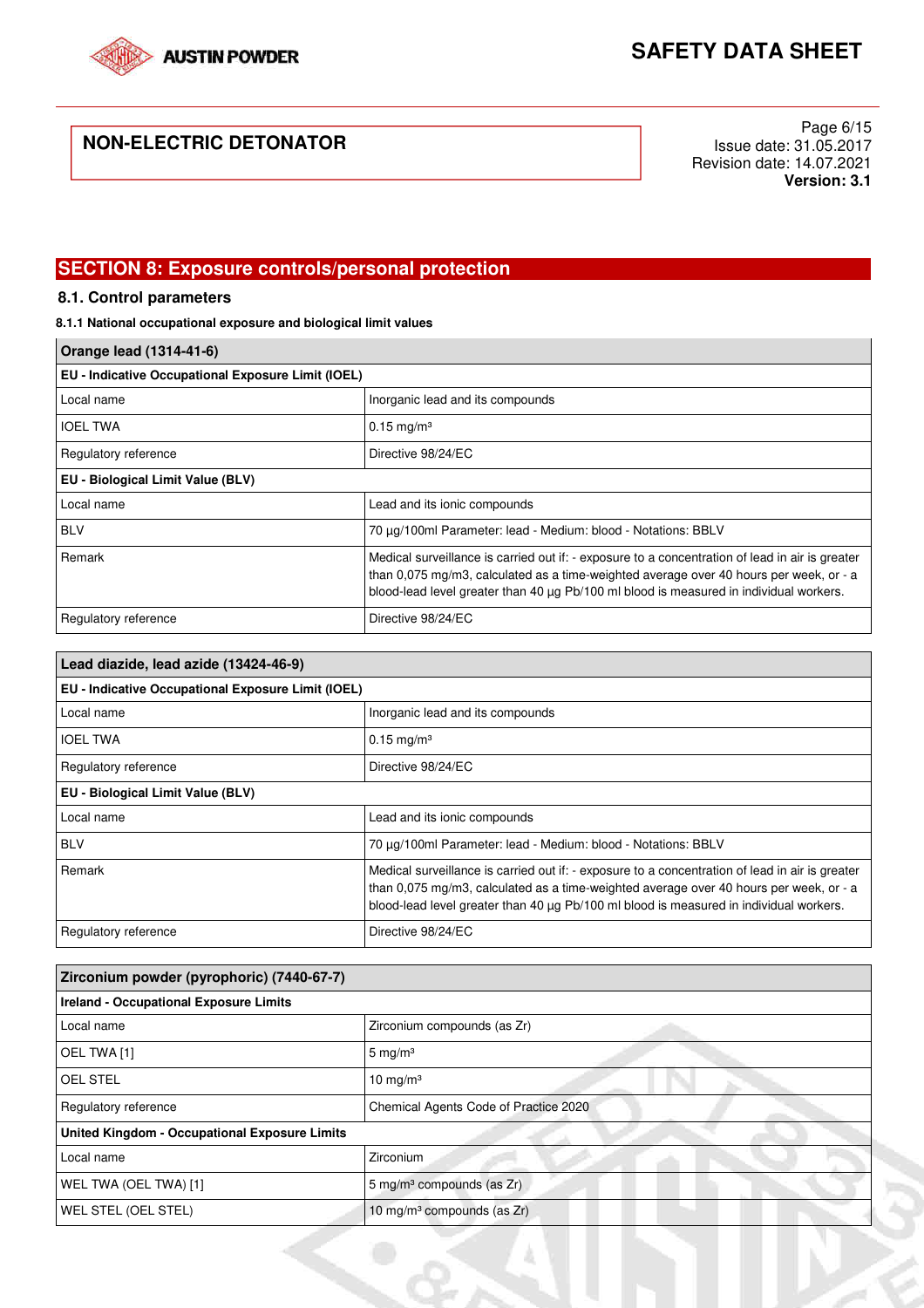

# **NON-ELECTRIC DETONATOR**

Page 7/15 Issue date: 31.05.2017 Revision date: 14.07.2021 **Version: 3.1**

| Zirconium powder (pyrophoric) (7440-67-7)                     |                              |  |
|---------------------------------------------------------------|------------------------------|--|
| EH40/2005 (Fourth edition, 2020). HSE<br>Regulatory reference |                              |  |
|                                                               |                              |  |
| Ferrosilicochrome (68797-81-9)                                |                              |  |
| <b>Ireland - Occupational Exposure Limits</b>                 |                              |  |
| OEL TWA [1]                                                   | $\mathsf{Im} q/\mathsf{m}^3$ |  |

#### **8.1.2. Recommended monitoring procedures**

OEL STEL 2 mg/m<sup>3</sup>

No additional information available

#### **8.1.3. Air contaminants formed**

No additional information available

#### **8.1.4. DNEL and PNEC**

| Orange lead (1314-41-6)      |               |  |
|------------------------------|---------------|--|
| <b>PNEC (Water)</b>          |               |  |
| PNEC aqua (freshwater)       | $0.0065$ mg/l |  |
| PNEC aqua (marine water)     | 0.0034 mg/l   |  |
| <b>PNEC (Sediment)</b>       |               |  |
| PNEC sediment (freshwater)   | 174 mg/kg dwt |  |
| PNEC sediment (marine water) | 164 mg/kg dwt |  |
| <b>PNEC (Soil)</b>           |               |  |
| PNEC soil                    | 147 mg/kg dwt |  |
| <b>PNEC (STP)</b>            |               |  |
| PNEC sewage treatment plant  | $0.1$ mg/l    |  |

#### **8.1.5. Control banding**

No additional information available

#### **8.2. Exposure controls**

### **8.2.1. Appropriate engineering controls**

### **Appropriate engineering controls:**

Follow the usual basic precautions for handling explosives. Avoid inhaling of gases after the detonation.

#### **8.2.2. Personal protection equipment**

#### **Personal protective equipment:**

Not necessary, if the product is used in accordance with section 1.2.

#### **8.2.2.1. Eye and face protection**

#### **Eye protection:**

Use protective glasses if needed.

#### **8.2.2.2. Skin protection**

**Skin and body protection:** 

Use clothes suitable for work that do not accumulate the static charge (cotton).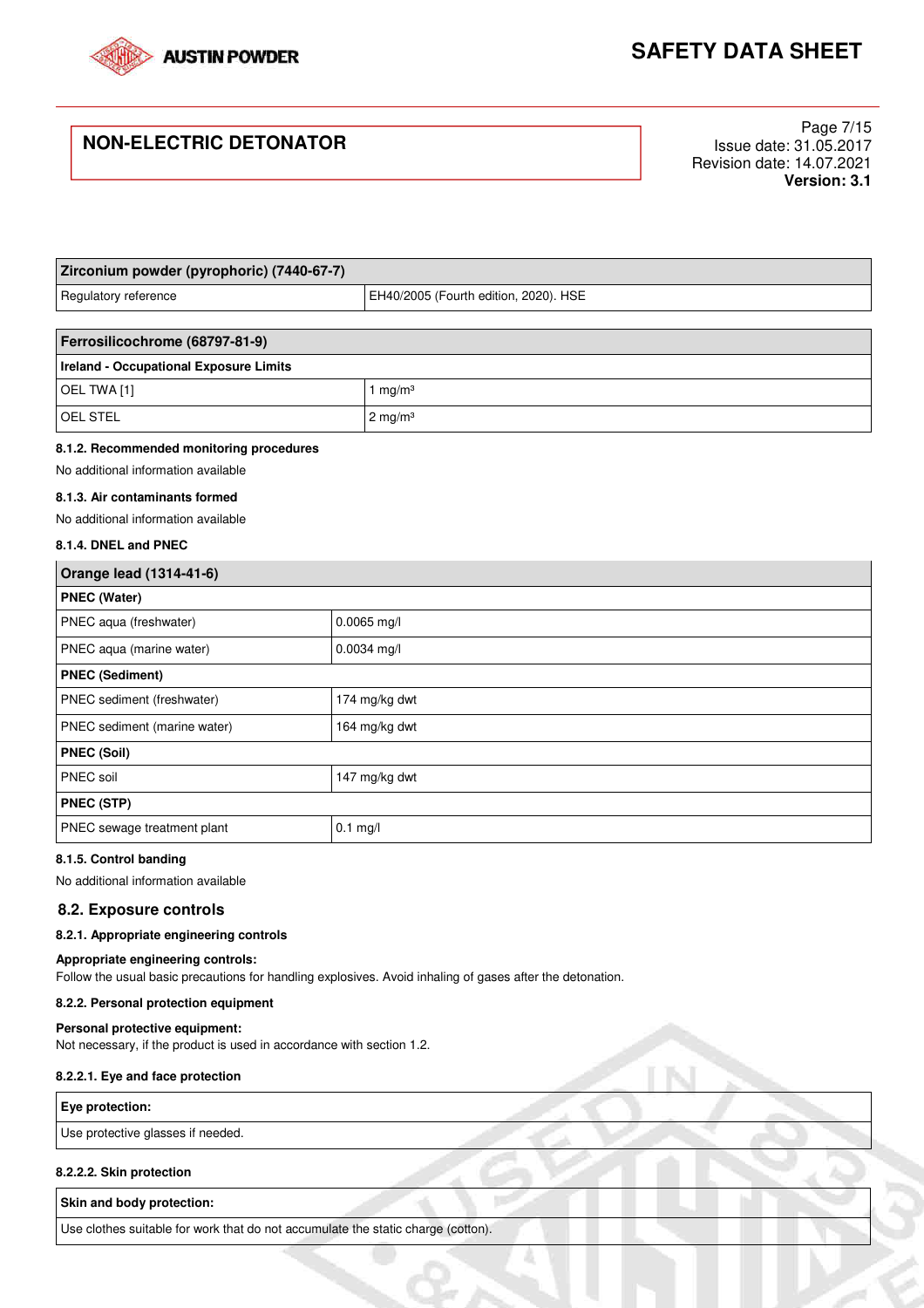

# **NON-ELECTRIC DETONATOR**

Page 8/15 Issue date: 31.05.2017 Revision date: 14.07.2021 **Version: 3.1**

### **Hand protection:**

Wash your hands by warm water and soap after work and treat your skin by suitable reparation means.

#### **8.2.2.3. Respiratory protection**

#### **Respiratory protection:**

After detonation use the dust filter.

#### **8.2.2.4. Thermal hazards**

#### **Thermal hazard protection:**  Not relevant.

**8.2.3. Environmental exposure controls** 

#### **Environmental exposure controls:**  Not relevant.

# **Other information:**

Do not eat, drink or smoke when using this product.

# **SECTION 9: Physical and chemical properties**

### **9.1. Information on basic physical and chemical properties**

| Physical state                                  | Solid                                    |
|-------------------------------------------------|------------------------------------------|
| Colour                                          | Black.                                   |
| Odour                                           | Odourless.                               |
| Odour threshold                                 | Not available                            |
| Melting point                                   | 142 °C (PETN)                            |
| Freezing point                                  | Not available                            |
| Boiling point                                   | Not available                            |
| Flammability                                    | Flammable                                |
| <b>Explosive properties</b>                     | Velocity of detonation: 8400 m/s (PETN). |
| <b>Explosion limits</b>                         | Not applicable                           |
| Lower explosive limit (LEL)                     | Not applicable                           |
| Upper explosive limit (UEL)                     | Not applicable                           |
| Flash point                                     | Not applicable                           |
| Auto-ignition temperature                       | 190 °C (PETN)                            |
| Decomposition temperature                       | Not available                            |
| рH                                              | Not available                            |
| pH solution                                     | Not available                            |
| Viscosity, kinematic                            | Not applicable                           |
| Solubility                                      | Insoluble in water.                      |
| Partition coefficient n-octanol/water (Log Kow) | Not available                            |
| Vapour pressure                                 | Not available                            |
| Vapour pressure at 50 °C                        | Not available                            |
| Density                                         | Not available                            |
| Relative density                                | Not available                            |
| Relative vapour density at 20 °C                | Not applicable                           |
| Particle size                                   | Not available                            |
| Particle size distribution                      | Not available                            |
| Particle shape                                  | Not available                            |
| Particle aspect ratio                           | Not available                            |
| Particle aggregation state                      | Not available                            |
| Particle agglomeration state                    | Not available                            |
| Particle specific surface area                  | Not available                            |
|                                                 |                                          |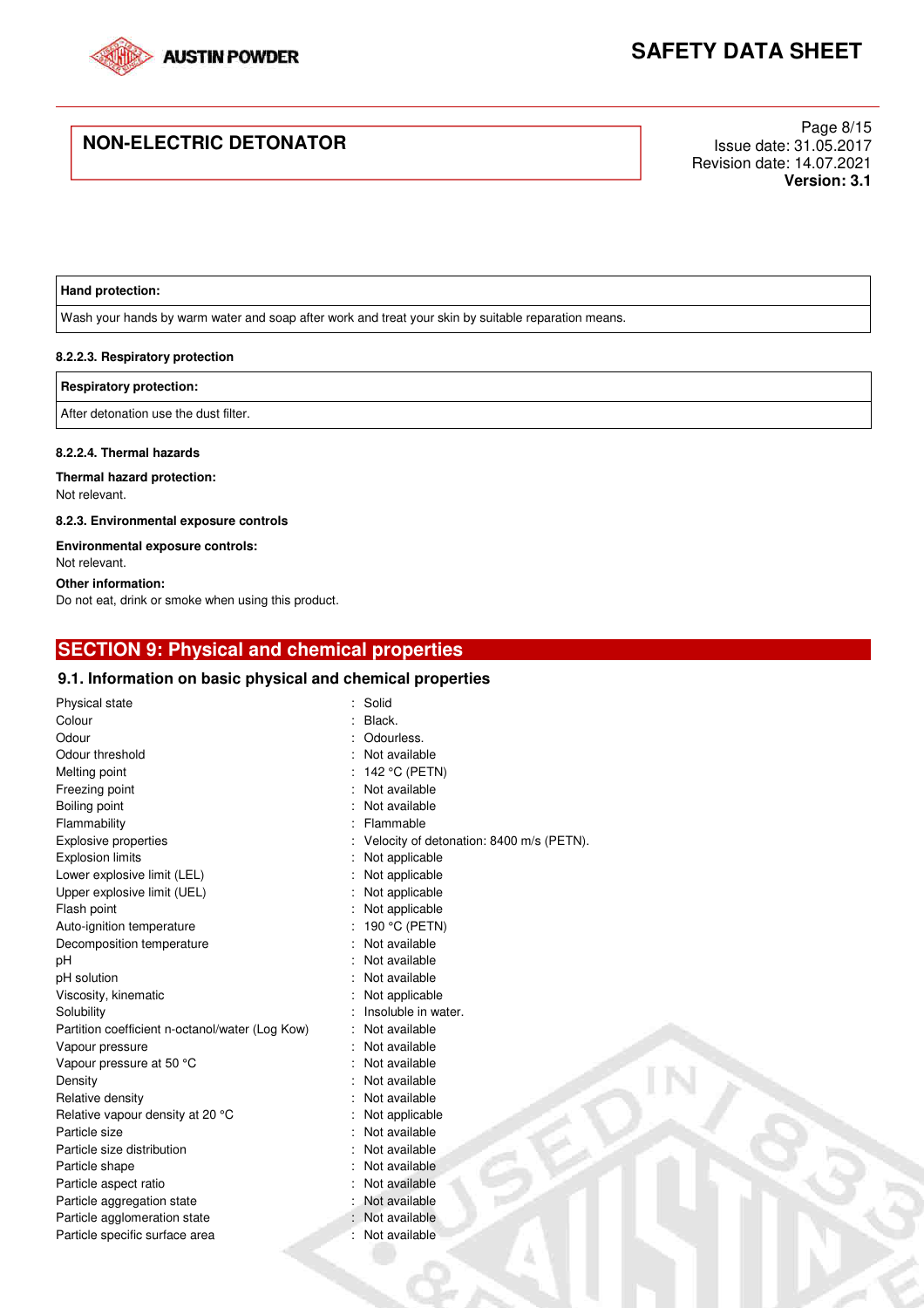

# **NON-ELECTRIC DETONATOR**

Page 9/15 Issue date: 31.05.2017 Revision date: 14.07.2021 **Version: 3.1**

Particle dustiness in the contract of the contract of the Particle dustiness in the contract of the contract of the contract of the contract of the contract of the contract of the contract of the contract of the contract o

### **9.2. Other information**

**9.2.1. Information with regard to physical hazard classes** 

No additional information available

#### **9.2.2. Other safety characteristics**

No additional information available

## **SECTION 10: Stability and reactivity**

### **10.1. Reactivity**

The product is stable if used according to subsection 1.2 and if stored according to subsection 7.2.

### **10.2. Chemical stability**

The product is stable if used according to subsection 1.2 and if stored according to subsection 7.2.

### **10.3. Possibility of hazardous reactions**

May detonate if heated to temperature above 100 °C. May malfunction upon long-term exposure of Al-shell to acidic environment.

### **10.4. Conditions to avoid**

May detonate with impact or friction. May detonate if exposed to open fire and radiant heat.

### **10.5. Incompatible materials**

Acids and alkalis.

### **10.6. Hazardous decomposition products**

Detonation gasses containing lead, NOx.

| <b>SECTION 11: Toxicological information</b> |                                                                                |  |
|----------------------------------------------|--------------------------------------------------------------------------------|--|
|                                              | 11.1. Information on hazard classes as defined in Regulation (EC) No 1272/2008 |  |
| Acute tovicity (oral)                        | . Recod on available data the classification criteria are not met              |  |

| Acute toxicity (oral)       | : Based on available data, the classification criteria are not met. |
|-----------------------------|---------------------------------------------------------------------|
| Acute toxicity (dermal)     | : Based on available data, the classification criteria are not met. |
| Acute toxicity (inhalation) | : Based on available data, the classification criteria are not met. |

| Pentaerythritol tetranitrate, P.E.T.N. (78-11-5)            |                                                                  |  |
|-------------------------------------------------------------|------------------------------------------------------------------|--|
| LD50 oral rat                                               | 1660 mg/kg (Database TOMES/RTECS, Vol. 75)                       |  |
|                                                             |                                                                  |  |
| Orange lead (1314-41-6)                                     |                                                                  |  |
| LD50 oral rat                                               | $>$ 10000 mg/kg (EU Database ECB/ESIS, 2000)                     |  |
|                                                             |                                                                  |  |
| Lead diazide, lead azide (13424-46-9)                       |                                                                  |  |
| TDL0, orally, sewer-rat, 14 weeks intermittently<br>(mg/kg) | 3920 mg/kg (Data according to the database TOMES/RTECS, Vol. 75) |  |

| Skin corrosion/irritation         | : Based on available data, the classification criteria are not met. |  |
|-----------------------------------|---------------------------------------------------------------------|--|
| Serious eye damage/irritation     | : Based on available data, the classification criteria are not met. |  |
| Respiratory or skin sensitisation | Based on available data, the classification criteria are not met.   |  |
| Germ cell mutagenicity            | Based on available data, the classification criteria are not met.   |  |
| Carcinogenicity                   | Suspected of causing cancer.                                        |  |
|                                   |                                                                     |  |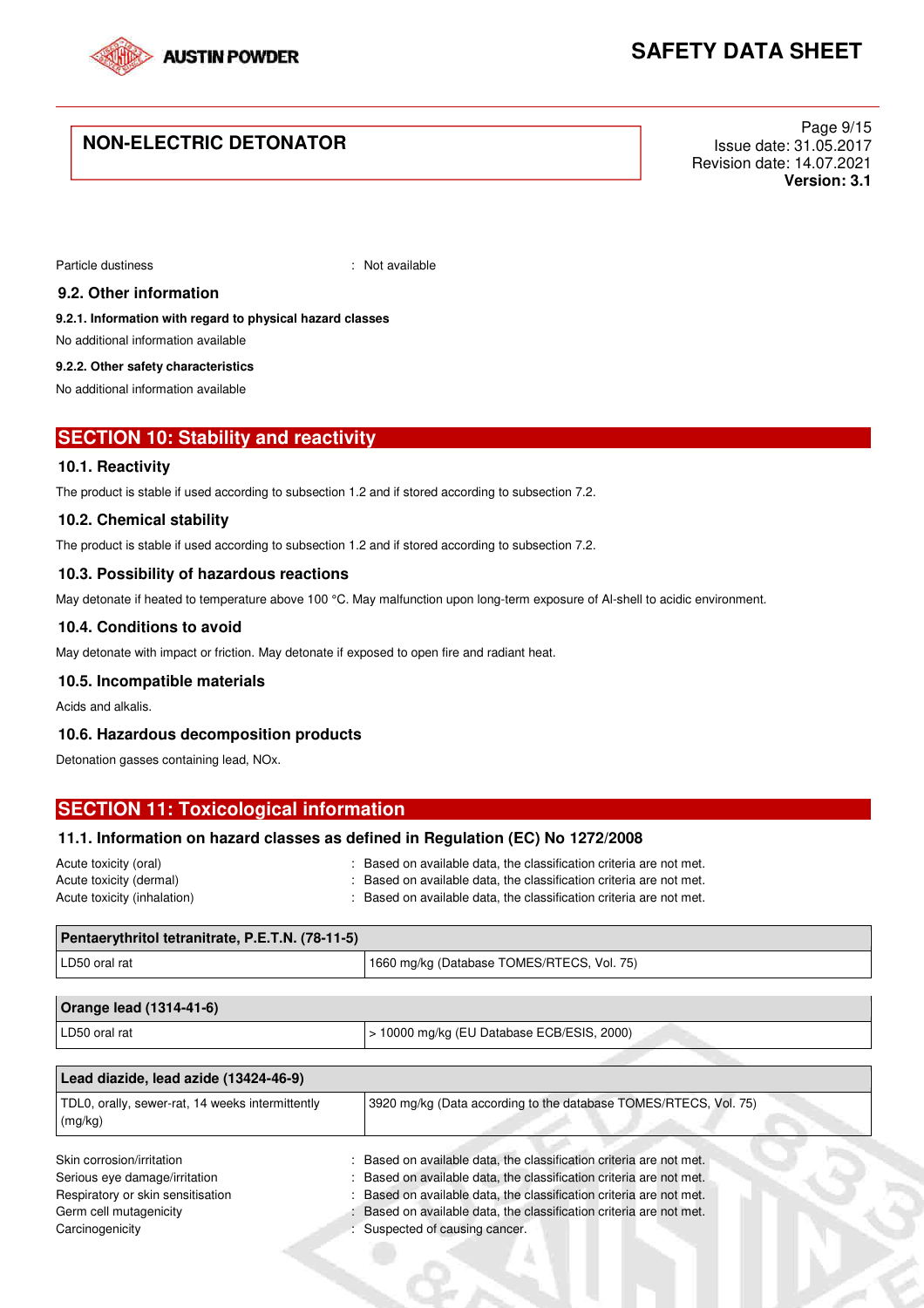

# **NON-ELECTRIC DETONATOR**

Page 10/15 Issue date: 31.05.2017 Revision date: 14.07.2021 **Version: 3.1**

| Reproductive toxicity   | : May damage the unborn child. Suspected of damaging fertility. May cause harm to breast-<br>fed children. |
|-------------------------|------------------------------------------------------------------------------------------------------------|
| STOT-single exposure    | Based on available data, the classification criteria are not met.                                          |
| STOT-repeated exposure  | : Causes damage to organs through prolonged or repeated exposure.                                          |
| Orange lead (1314-41-6) |                                                                                                            |
| STOT-repeated exposure  | Causes damage to organs through prolonged or repeated exposure.                                            |

| Lead diazide, lead azide (13424-46-9)                               |                                                                                                                                                                                                                                                                                                                                                                                                                                                                                                                                                                                                                                                                                                                   |  |
|---------------------------------------------------------------------|-------------------------------------------------------------------------------------------------------------------------------------------------------------------------------------------------------------------------------------------------------------------------------------------------------------------------------------------------------------------------------------------------------------------------------------------------------------------------------------------------------------------------------------------------------------------------------------------------------------------------------------------------------------------------------------------------------------------|--|
| STOT-repeated exposure                                              | May cause damage to organs through prolonged or repeated exposure.                                                                                                                                                                                                                                                                                                                                                                                                                                                                                                                                                                                                                                                |  |
| Aspiration hazard                                                   | : Based on available data, the classification criteria are not met.                                                                                                                                                                                                                                                                                                                                                                                                                                                                                                                                                                                                                                               |  |
| 11.2. Information on other hazards                                  |                                                                                                                                                                                                                                                                                                                                                                                                                                                                                                                                                                                                                                                                                                                   |  |
| 11.2.1. Endocrine disrupting properties                             |                                                                                                                                                                                                                                                                                                                                                                                                                                                                                                                                                                                                                                                                                                                   |  |
| Adverse health effects caused by endocrine<br>disrupting properties | : The mixture does not contain substance(s) included in the list established in accordance<br>with Article 59(1) of REACH for having endocrine disrupting properties, or is not identified as<br>having endocrine disrupting properties in accordance with the criteria set out in Commission<br>Delegated Regulation (EU) 2017/2100 or Commission Regulation (EU) 2018/605                                                                                                                                                                                                                                                                                                                                       |  |
| 11.2.2 Other information                                            |                                                                                                                                                                                                                                                                                                                                                                                                                                                                                                                                                                                                                                                                                                                   |  |
| Other information                                                   | : Lead and its compounds are partly excreted by kidneys, partly deposited inside body,<br>especially bones. After long-term and high exposition, a chronic lead poisoning disease may<br>develop, which is exhibited by failure of haemoglobin production, encephalopathy and also<br>by paralysis of peripheral nerves. Lead and its compounds are known for their<br>bioaccumulative effect and lead to irreversible health damage. Further lead and its<br>compounds may damage unborn child and reproduction capability of humans. It is<br>necessary to take this information into account in considering possibility of acquiring lead-<br>poisoning disease caused by long term exposition (e.g. at work). |  |

# **SECTION 12: Ecological information**

## **12.1. Toxicity**

| Hazardous to the aquatic environment, short-term | : Very toxic to aquatic life.                      |
|--------------------------------------------------|----------------------------------------------------|
| (acute)                                          |                                                    |
| Hazardous to the aquatic environment, long-term  | : Toxic to aquatic life with long lasting effects. |
| (chronic)                                        |                                                    |

| Orange lead (1314-41-6) |                   |  |  |  |
|-------------------------|-------------------|--|--|--|
| LC50 - Fish [1]         | $0.1$ mg/l (SDS)  |  |  |  |
| EC50 - Crustacea [1]    | $0.98$ mg/l (SDS) |  |  |  |
| EC50 72h - Algae [1]    | $0.05$ mg/l (SDS) |  |  |  |

### **12.2. Persistence and degradability**

No additional information available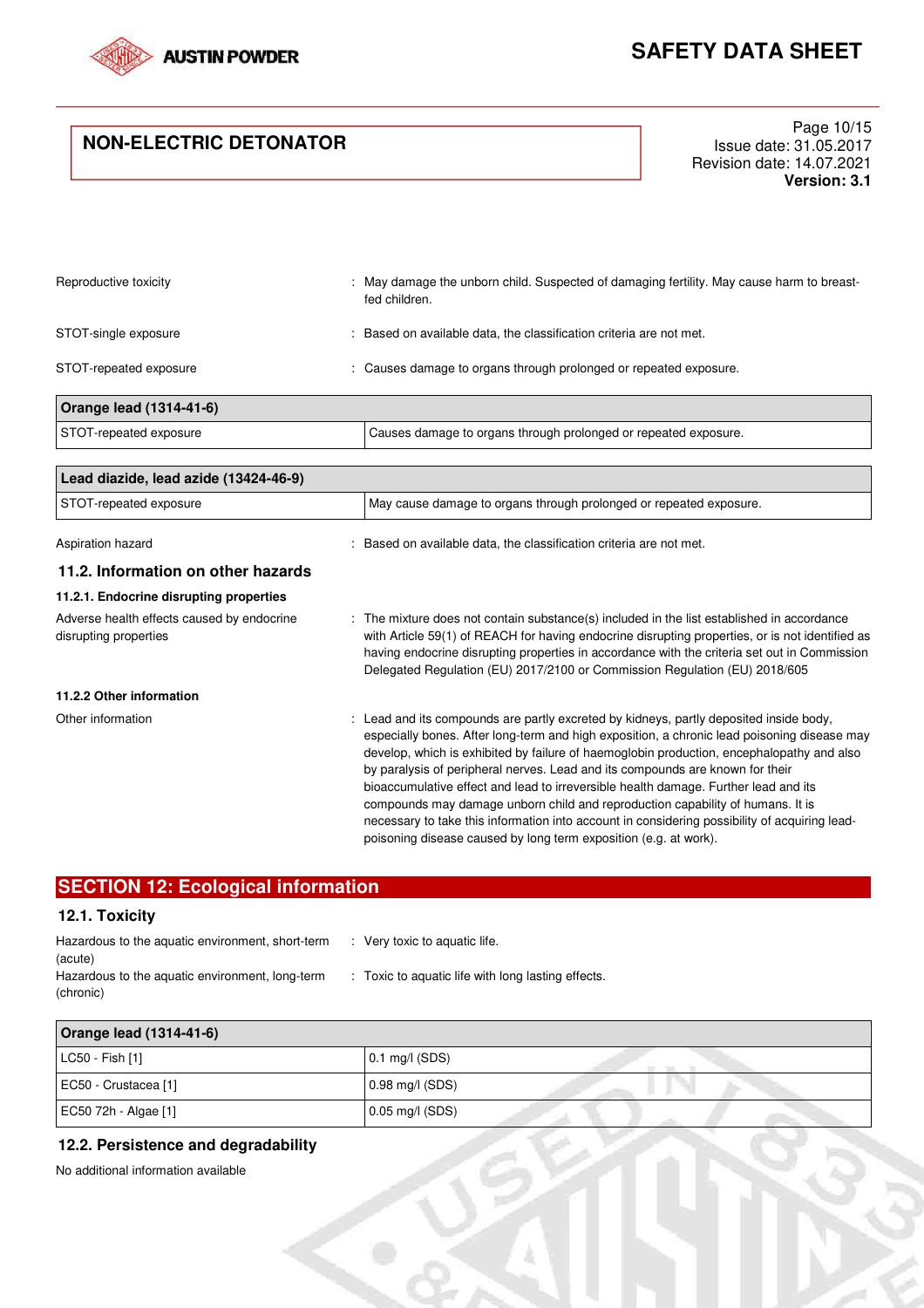

# **NON-ELECTRIC DETONATOR**

Page 11/15 Issue date: 31.05.2017 Revision date: 14.07.2021 **Version: 3.1**

### **12.3. Bioaccumulative potential**

| Pentaerythritol tetranitrate, P.E.T.N. (78-11-5) |           |  |
|--------------------------------------------------|-----------|--|
| Bioconcentration factor (BCF REACH)              | 17 (SDS)  |  |
| Partition coefficient n-octanol/water (Log Kow)  | 2.4 (SDS) |  |

### **12.4. Mobility in soil**

| Pentaerythritol tetranitrate, P.E.T.N. (78-11-5)           |               |
|------------------------------------------------------------|---------------|
| Organic Carbon Normalized Adsorption Coefficient (Log Koc) | $ 2.81$ (SDS) |

## **12.5. Results of PBT and vPvB assessment**

| Non-electric detonator                                                                 |
|----------------------------------------------------------------------------------------|
| This substance/mixture does not meet the PBT criteria of REACH regulation, annex XIII  |
| This substance/mixture does not meet the vPvB criteria of REACH regulation, annex XIII |

## **12.6. Endocrine disrupting properties**

Adverse effects on the environment caused by endocrine disrupting properties : The mixture does not contain substance(s) included in the list established in accordance with Article 59(1) of REACH for having endocrine disrupting properties, or is not identified as having endocrine disrupting properties in accordance with the criteria set out in Commission

## **12.7. Other adverse effects**

Other adverse effects in the state of the state of the state of the state of the state of the state of the state of the state of the state of the state of the state of the state of the state of the state of the state of th

| <b>SECTION 13: Disposal considerations</b> |                                                                                                                                                                                                                                                                                                                                                          |  |
|--------------------------------------------|----------------------------------------------------------------------------------------------------------------------------------------------------------------------------------------------------------------------------------------------------------------------------------------------------------------------------------------------------------|--|
| 13.1. Waste treatment methods              |                                                                                                                                                                                                                                                                                                                                                          |  |
| Waste treatment methods                    | Dispose in accordance with corresponding regulations. Disposal of defect or damaged<br>product is performed in accordance with instruction from manufacturer or in accordance with<br>local regulation. Disposal may be performed only by the authorized person. For the<br>classification of waste and its removal corresponding to the waste producer. |  |
| Ecology - waste materials                  | Empty packages are handed over to person/company authorized to recycle packages.                                                                                                                                                                                                                                                                         |  |

Contaminated packages are disposed in accordance with corresponding local regulations for disposal of packages and explosives.

Delegated Regulation (EU) 2017/2100 or Commission Regulation (EU) 2018/605

# **SECTION 14: Transport information**

### In accordance with ADR / IMDG / IATA / ADN / RID

| <b>ADR</b>                                              | <b>IMDG</b>                                             | <b>IATA</b>   | <b>ADN</b>    | <b>RID</b>                                              |
|---------------------------------------------------------|---------------------------------------------------------|---------------|---------------|---------------------------------------------------------|
| 14.1. UN number or ID number                            |                                                         |               |               |                                                         |
| UN 0360                                                 | UN 0360                                                 | Not regulated | Not regulated | <b>UN 0360</b>                                          |
| 14.2. UN proper shipping name                           |                                                         |               |               |                                                         |
| <b>DETONATOR</b><br>ASSEMBLIES, NON-<br><b>ELECTRIC</b> | <b>DETONATOR</b><br>ASSEMBLIES, NON-<br><b>ELECTRIC</b> | Not regulated | Not regulated | <b>DETONATOR</b><br>ASSEMBLIES, NON-<br><b>ELECTRIC</b> |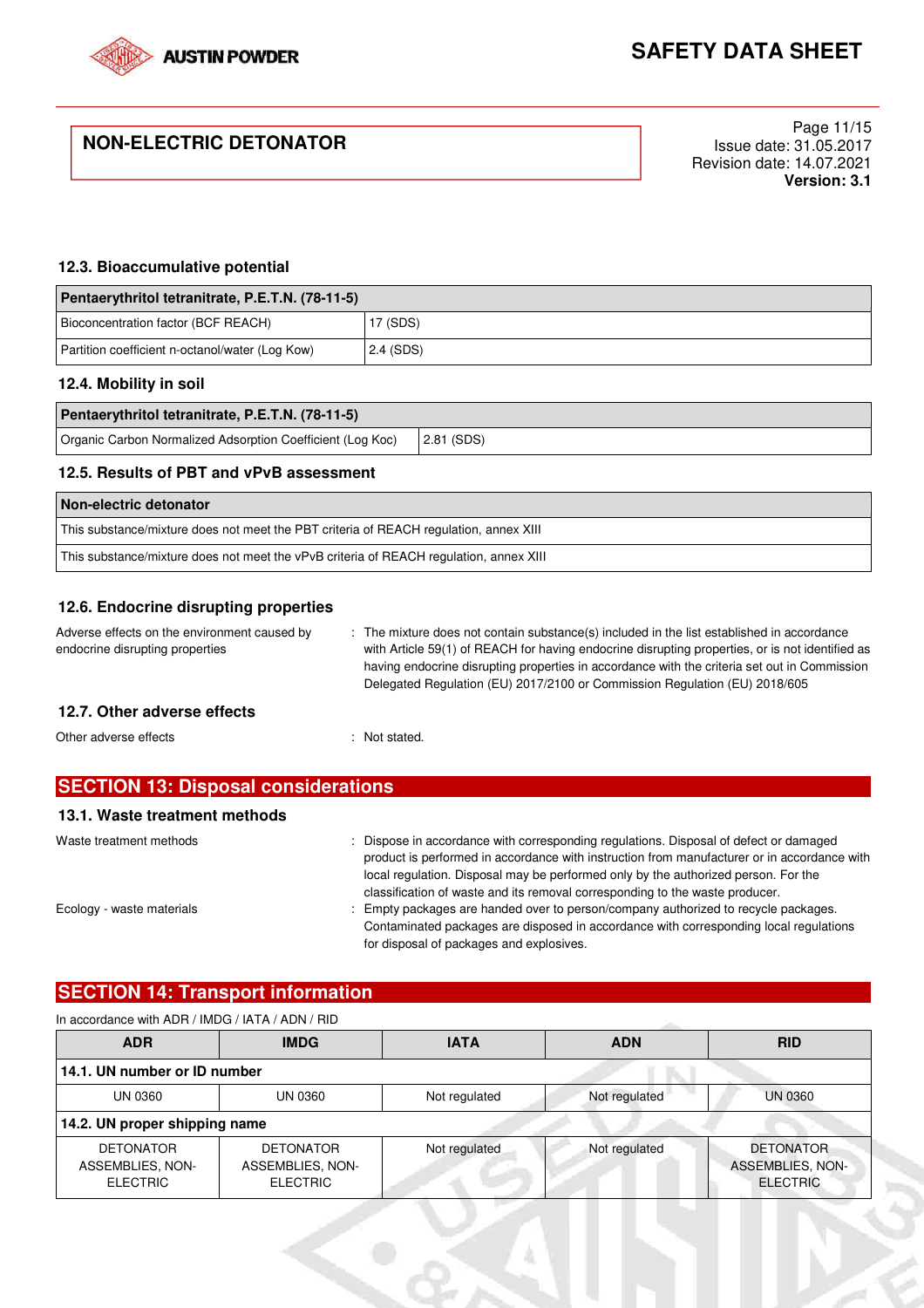

IN

# **NON-ELECTRIC DETONATOR**

Page 12/15 Issue date: 31.05.2017 Revision date: 14.07.2021 **Version: 3.1**

| <b>Transport document description (ADR)</b>                                                                                                                                                                                                                                  |                                                                                                                                                                                                                                                                                                  |                                                                            |               |                                                          |
|------------------------------------------------------------------------------------------------------------------------------------------------------------------------------------------------------------------------------------------------------------------------------|--------------------------------------------------------------------------------------------------------------------------------------------------------------------------------------------------------------------------------------------------------------------------------------------------|----------------------------------------------------------------------------|---------------|----------------------------------------------------------|
| UN 0360 DETONATOR<br>ASSEMBLIES, NON-<br><b>ELECTRIC</b>                                                                                                                                                                                                                     | UN 0360 DETONATOR<br>ASSEMBLIES, NON-<br>ELECTRIC, 1.1B                                                                                                                                                                                                                                          | Not regulated                                                              | Not regulated | UN 0360 DETONATOR<br>ASSEMBLIES, NON-<br>ELECTRIC (1.1B) |
| 14.3. Transport hazard class(es)                                                                                                                                                                                                                                             |                                                                                                                                                                                                                                                                                                  |                                                                            |               |                                                          |
| 1.1B                                                                                                                                                                                                                                                                         | 1.1B                                                                                                                                                                                                                                                                                             | Not regulated                                                              | Not regulated | 1.1B                                                     |
|                                                                                                                                                                                                                                                                              |                                                                                                                                                                                                                                                                                                  | Not regulated                                                              | Not regulated |                                                          |
| 14.4. Packing group                                                                                                                                                                                                                                                          |                                                                                                                                                                                                                                                                                                  |                                                                            |               |                                                          |
| Not applicable                                                                                                                                                                                                                                                               | Not applicable                                                                                                                                                                                                                                                                                   | Not regulated                                                              | Not regulated | Not applicable                                           |
| 14.5. Environmental hazards                                                                                                                                                                                                                                                  |                                                                                                                                                                                                                                                                                                  |                                                                            |               |                                                          |
| Dangerous for the<br>environment: No                                                                                                                                                                                                                                         | Dangerous for the<br>environment: No<br>Marine pollutant: No                                                                                                                                                                                                                                     | Not regulated                                                              | Not regulated | Dangerous for the<br>environment: No                     |
| No supplementary information available                                                                                                                                                                                                                                       |                                                                                                                                                                                                                                                                                                  |                                                                            |               |                                                          |
|                                                                                                                                                                                                                                                                              |                                                                                                                                                                                                                                                                                                  | Extra UN $N^{\circ}$ : Using the UN number depends on the type of package. |               |                                                          |
|                                                                                                                                                                                                                                                                              | <b>UN 0361</b><br>UN proper shipping name: DETONATOR ASSEMBLIES, NON-ELECTRIC for blasting<br>Transport hazard class:1.4B<br>Label number: 1.4<br><b>UN 0500</b><br>UN proper shipping name: DETONATOR ASSEMBLIES, NON-ELECTRIC for blasting<br>Transport hazard class:1.4S<br>Label number: 1.4 |                                                                            |               |                                                          |
| <b>UN 0029</b><br>UN proper shipping name: DETONATORS, NON-ELECTRIC for blasting<br>Transport hazard class: 1.1B<br>Label number: 1<br><b>UN 0267</b><br>UN proper shipping name: DETONATORS, NON-ELECTRIC for blasting<br>Transport hazard class: 1.4B<br>Label number: 1.4 |                                                                                                                                                                                                                                                                                                  |                                                                            |               |                                                          |

## **14.6. Special precautions for user**

**Overland transport**  No data available **Transport by sea**  No data available **Air transport**  Not regulated **Inland waterway transport**  Not regulated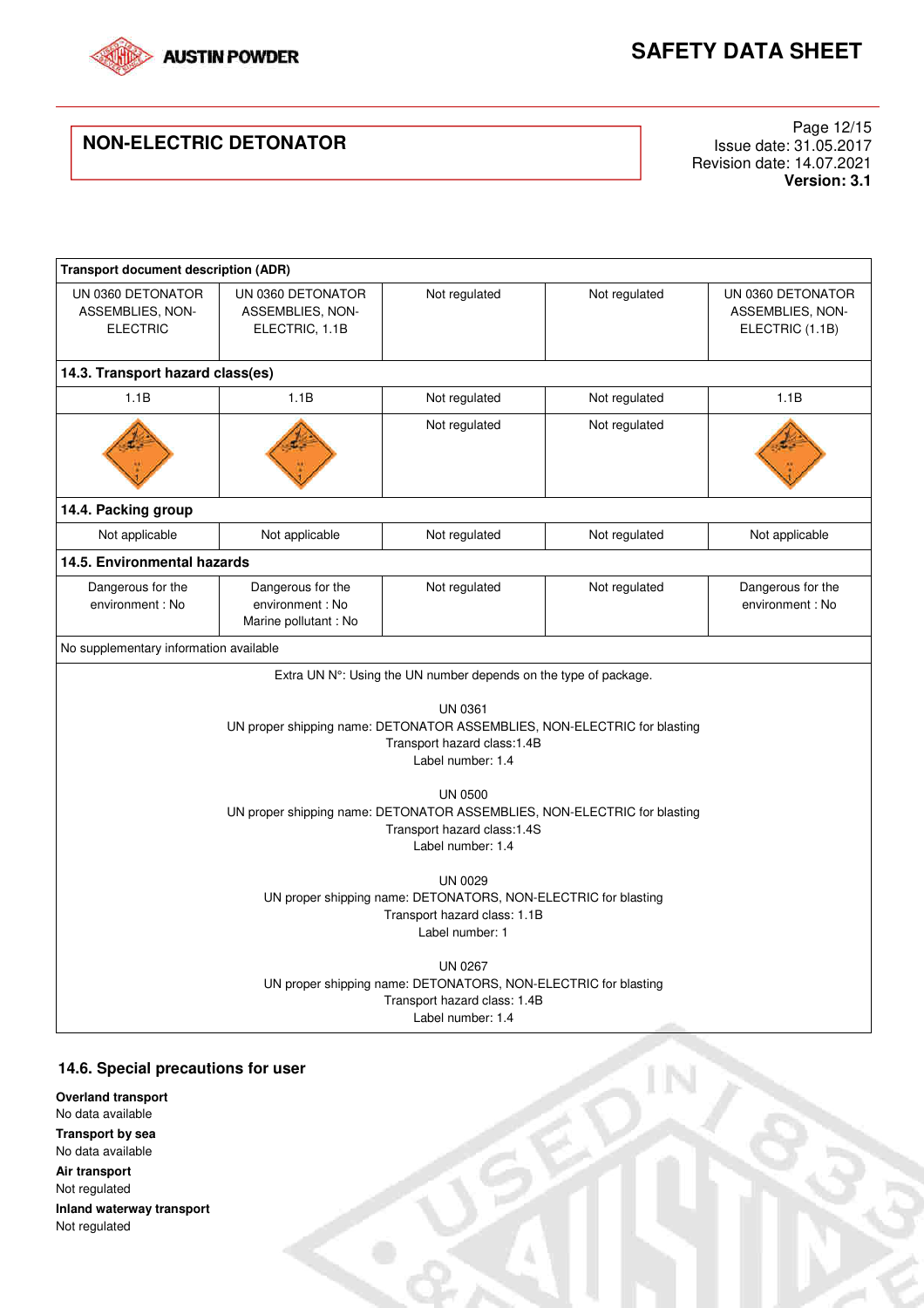

# **NON-ELECTRIC DETONATOR**

Page 13/15 Issue date: 31.05.2017 Revision date: 14.07.2021 **Version: 3.1**

**Rail transport**  No data available

### **14.7. Maritime transport in bulk according to IMO instruments**

Not applicable

## **SECTION 15: Regulatory information**

### **15.1. Safety, health and environmental regulations/legislation specific for the substance or mixture**

#### **15.1.1. EU-Regulations**

Contains no REACH substances with Annex XVII restrictions

Contains a substance on the REACH candidate list in concentration ≥ 0.1% or with a lower specific limit: Orange lead (lead tetroxide) (EC 215-235- 6, CAS 1314-41-6), Lead diazide, Lead azide (EC 236-542-1, CAS 13424-46-9)

Contains no REACH Annex XIV substances

Substances subject to Regulation (EU) No 649/2012 of the European Parliament and of the Council of 4 july 2012 concerning the export and import of hazardous chemicals: Lead compounds (13424-46-9)

Contains no substance subject to Regulation (EU) No 2019/1021 of the European Parliament and of the Council of 20 June 2019 on persistent organic pollutants

#### **15.1.2. National regulations**

No additional information available

### **15.2. Chemical safety assessment**

No chemical safety assessment has been carried out

# **SECTION 16: Other information**

| Indication of changes: |                                                                 |          |                 |
|------------------------|-----------------------------------------------------------------|----------|-----------------|
| <b>Section</b>         | <b>Changed item</b>                                             | Change   | <b>Comments</b> |
| 1.1                    | Trade name                                                      | Modified | 10.09.2019      |
| 1.1                    | Trade name                                                      | Modified | 17.07.2019      |
| 1.1                    | Trade name                                                      | Modified | 12.03.2020      |
| 1.1                    | UFI                                                             | Added    | 01.01.2021      |
| 1.1                    | Trade name                                                      | Modified | 14.07.2021      |
| 2.1                    | Classification according to Regulation (EC) No. 1272/2008 [CLP] | Modified | 12.03.2020      |
| 2.2                    | Label elements                                                  | Modified | 12.03.2020      |
| 3.2                    | Composition/information on ingredients                          | Modified | 12.03.2020      |
| 3.2                    | Composition/information on ingredients                          | Modified | 14.10.2020      |
| 8.1                    | Exposure controls                                               | Modified | 12.03.2020      |
| 10.4                   | Conditions to avoid                                             | Modified | 11.03.2019      |
| $1 - 16$               | SDS EU format according to COMMISSION REGULATION (EU) 2020/878  | Modified | 01.01.2021      |

| <b>Abbreviations and acronyms:</b> |                                                                                                 |
|------------------------------------|-------------------------------------------------------------------------------------------------|
| <b>ADN</b>                         | European Agreement concerning the International Carriage of Dangerous Goods by Inland Waterways |
| l ADR                              | European Agreement concerning the International Carriage of Dangerous Goods by Road             |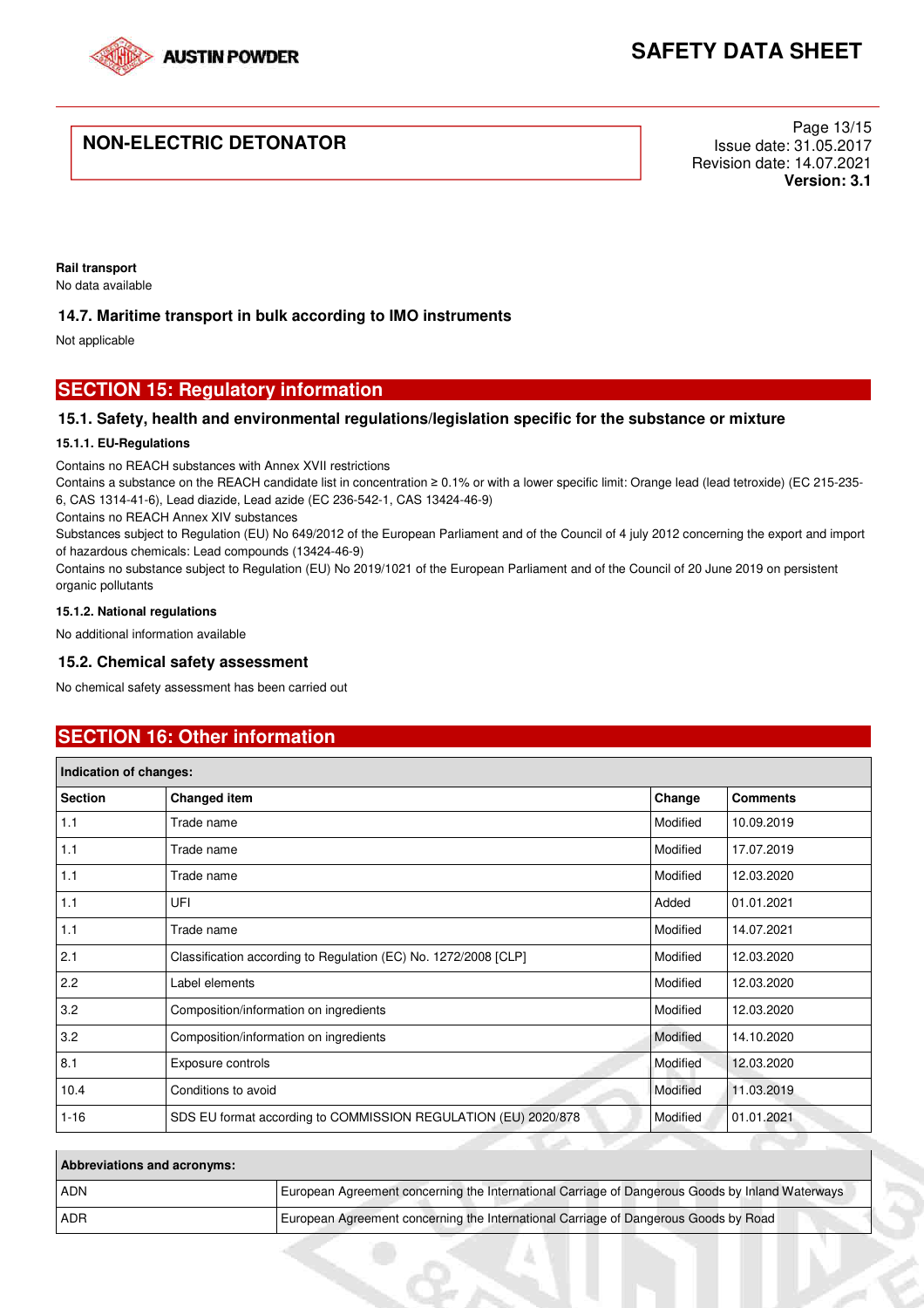

# **NON-ELECTRIC DETONATOR**

Page 14/15 Issue date: 31.05.2017 Revision date: 14.07.2021 **Version: 3.1**

| CLP          | Classification Labelling Packaging Regulation; Regulation (EC) No 1272/2008                       |  |
|--------------|---------------------------------------------------------------------------------------------------|--|
| <b>DNEL</b>  | Derived-No Effect Level                                                                           |  |
| <b>IATA</b>  | International Air Transport Association                                                           |  |
| <b>IMDG</b>  | International Maritime Dangerous Goods                                                            |  |
| <b>LC50</b>  | Median lethal concentration                                                                       |  |
| LD50         | Median lethal dose                                                                                |  |
| <b>PBT</b>   | Persistent Bioaccumulative Toxic                                                                  |  |
| <b>PNEC</b>  | <b>Predicted No-Effect Concentration</b>                                                          |  |
| <b>REACH</b> | Registration, Evaluation, Authorisation and Restriction of Chemicals Regulation (EC) No 1907/2006 |  |
| <b>RID</b>   | Regulations concerning the International Carriage of Dangerous Goods by Rail                      |  |
| <b>STP</b>   | Sewage treatment plant                                                                            |  |
| vPvB         | Very Persistent and Very Bioaccumulative                                                          |  |
| <b>TRGS</b>  | Technical Rules for Hazardous Substances                                                          |  |
| <b>WGK</b>   | <b>Water Hazard Class</b>                                                                         |  |

Other information : a) Instructions for training: Training for handling and use of explosives and detonators. b) Advised limitations of use: Restricted to professional users. c) Important data sources: MSDS of substances manufacturers, expert databases. d) Purpose of safety sheet: The aim of the safety data sheet is to enable users to take precautions relating to health and safety at work and environmental protection. e)The procedure for classifying the mixture according to EC Regulation no. 1272/2008: The conventional method.

| Full text of H- and EUH-statements:  |                                                                                |
|--------------------------------------|--------------------------------------------------------------------------------|
| Acute Tox. 4 (Inhalation)            | Acute toxicity (inhal.), Category 4                                            |
| Acute Tox. 4 (Inhalation:dust, mist) | Acute toxicity (inhalation:dust, mist) Category 4                              |
| Acute Tox. 4 (Oral)                  | Acute toxicity (oral), Category 4                                              |
| Aquatic Acute 1                      | Hazardous to the aquatic environment - Acute Hazard, Category 1                |
| Aquatic Chronic 1                    | Hazardous to the aquatic environment - Chronic Hazard, Category 1              |
| Aquatic Chronic 2                    | Hazardous to the aquatic environment - Chronic Hazard, Category 2              |
| Carc. 2                              | Carcinogenicity, Category 2                                                    |
| Expl. 1.1                            | Explosives, Division 1.1                                                       |
| H <sub>200</sub>                     | Unstable explosives.                                                           |
| H <sub>201</sub>                     | Explosive; mass explosion hazard.                                              |
| H <sub>250</sub>                     | м.<br><b>SALE</b><br>Catches fire spontaneously if exposed to air.             |
| H <sub>260</sub>                     | In contact with water releases flammable gases which may ignite spontaneously. |
| H302                                 | Harmful if swallowed.                                                          |
| H332                                 | Harmful if inhaled.                                                            |
| H351                                 | Suspected of causing cancer.                                                   |
| H360Df                               | May damage the unborn child. Suspected of damaging fertility.                  |